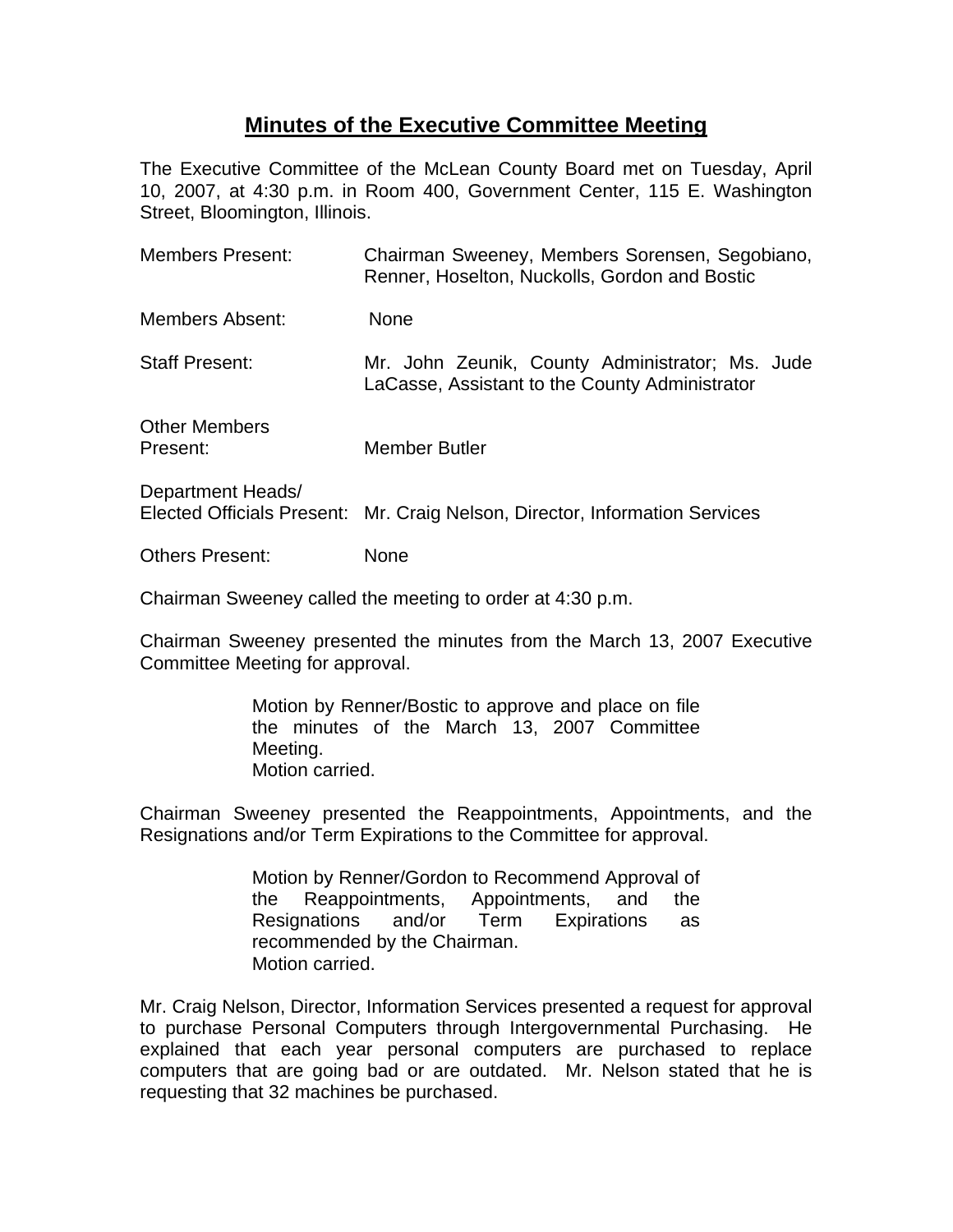Minutes of the Executive Committee April 10, 2007 Page Two

Mr. Hoselton asked what happens with the existing computers being replaced. Mr. Nelson responded that some are placed in offices where computer use is not as intense as in other offices. He added that computers that cannot be used again are taken to the Town of Normal by Facilities Management for recycling. Mr. Hoselton asked what is the recycling process. Mr. Zeunik explained that, through the County Solid Waste Management Fund, there is a contract with the Ecology Action Center. The Ecology Action Center works with the Town of Normal to operate an electronics recycling program. Any type of electronic equipment can be dropped off at the Town of Normal's Public Works Facility where it will be picked up by a company that recycles the material in computers or other electronic equipment.

Mr. Hoselton asked if schools can use these recycled computers. Mr. Nelson replied that he believes that is one of the end products of the recycling program. Mr. Sorensen advised that State Farm has an aggressive donation program, where they donate used machines to schools and non-profit organizations.

> Motion by Hoselton/Renner to Recommend Approval of the Request to Purchase Personal Computers through the State's Intergovernmental Purchasing Contract. Motion carried.

Chairman Sweeney announced that on Tuesday, April  $17<sup>th</sup>$ , the vacancy in the County Board District 5 will be declared. On that date, applications and resumes will be accepted by the County Board Office until 12:00 noon on May  $3^{rd}$ . Chairman Sweeney stated that on May  $8<sup>th</sup>$ , at the Executive Committee Meeting, all of the candidates will be invited to talk for five minutes to indicate why they would like to be on the County Board. On May  $15<sup>th</sup>$ , a recommendation will be made to fill the vacancy with the advice and consent of the Board.

Mr. Segobiano asked if the Board members will receive a copy of the applicants' resumes. Chairman Sweeney replied that the resumes and letters will be provided to the Board members. He noted that there are currently four candidates that have indicated they are interested in applying for the position.

Mr. Paul Segobiano, Vice Chairman, Land Use and Development Committee reported that the Land Use and Development Committee brings no items for action to the Executive Committee.

Chairman Sweeney asked if there were any questions or comments. There were none.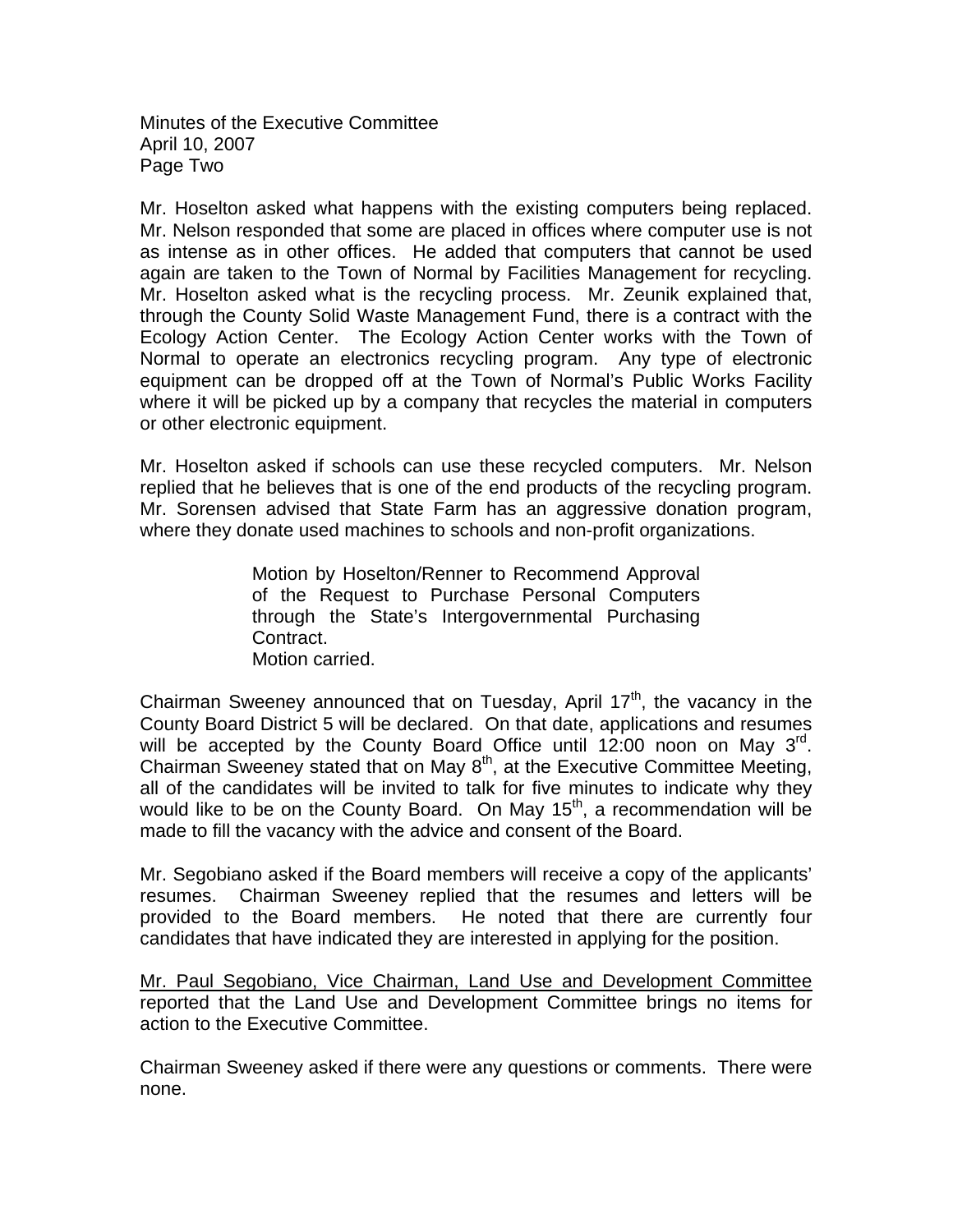Minutes of the Executive Committee April 10, 2007 Page Three

Ms. Diane Bostic, Chairman, Property Committee, reported that the Property Committee brings no items for action to the Executive Committee.

Chairman Sweeney asked if there were any questions. Hearing none, he thanked Ms. Bostic.

Mr. Stan Hoselton, Vice Chairman, Transportation Committee, reported that the Transportation Committee brings no items for action to the Executive Committee. He noted that there are several items to be presented to the Board.

Chairman Sweeney asked if there were any questions or comments. There were none.

Mr. Matt Sorensen, Chairman, Finance Committee, reported that the Finance Committee brings three items for action to the Executive Committee. He presented a request for approval of an Emergency Appropriation Ordinance amending the McLean County Fiscal Year 2007 Combined Annual Appropriation and Budget Ordinance – Collector's Automation Fund 0168, County Treasurer 0004, Financial Management 0004 – Treasurer's Office.

> Motion by Sorensen/Renner to Recommend Approval of an Emergency Appropriation Ordinance Amending the McLean County Fiscal Year 2007 Combined Annual Appropriation and Budget Ordinance – Collector's Automation Fund 0168, County Treasurer 0004, Financial Management 0004 – Treasurer's Office. Motion carried.

Mr. Sorensen reviewed a request for approval of an Ordinance of the McLean County Board Amending the 2007 Combined Appropriation and Budget Ordinance for Fund 0107 – AIDS/Communicable Disease Program – for an NACCHO Medical Reserve Corps Training Grant – Health Department.

> Motion by Sorensen/Gordon to Recommend Approval of an Ordinance of the McLean County Board Amending the 2007 Combined Appropriation and Budget Ordinance for Fund 0107 – AIDS/Communicable Disease Program – for an NACCHO Medical Reserve Corps Training Grant – Health Department. Motion carried.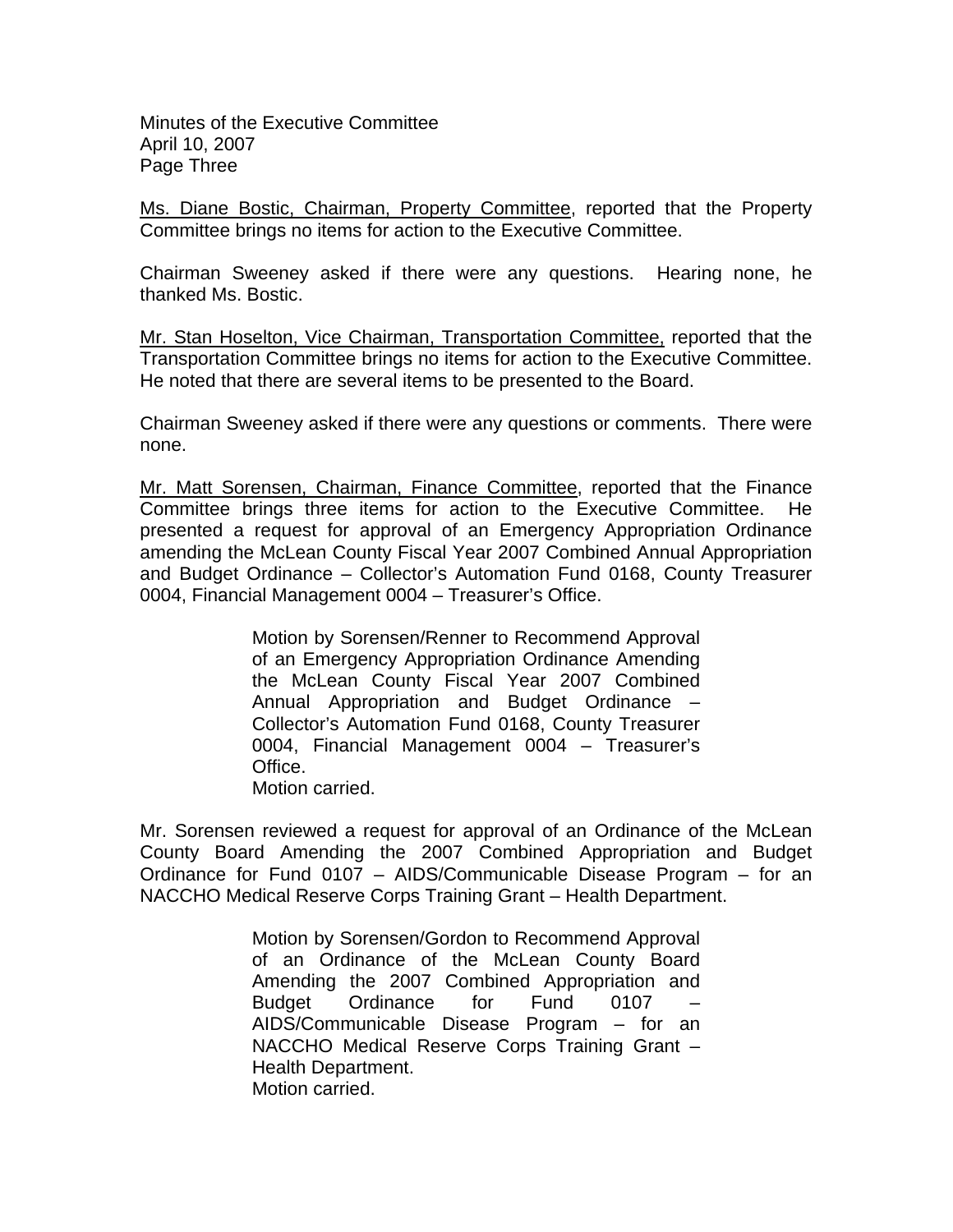Minutes of the Executive Committee April 10, 2007 Page Four

Mr. Sorensen presented a request for approval of an Ordinance of the McLean County Board Amending the 2007 Combined Appropriation and Budget Ordinance for Fund 0112-0061-0065 – Animal Control Program – to purchase a new vehicle – Health Department.

> Motion by Sorensen/Hoselton to Recommend Approval of an Ordinance of the McLean County Board Amending the 2007 Combined Appropriation and Budget Ordinance for Fund 0112-0061-0065 – Animal Control Program – to Purchase a New Vehicle – Health Department. Motion carried.

Mr. Segobiano expressed concern with amending the Adopted Budget for expensive equipment and vehicles so soon after the Budget had been approved. He referred back to the request for a \$50,000.00 truck for EMA that the Executive Committee sent back to the Justice Committee. He recommended that the Department Heads be discouraged from making these large appropriation requests. Mr. Sorensen agreed with his concerns. He noted that the Finance Committee understands that the County's Fiscal Year does not run at the same time as the State's fiscal year, so grant programs become available at different times. Mr. Sorensen applauded the Health Department staff for finding grant opportunities at all times of the year. He advised that the Treasurer's Office had an equipment failure necessitating the need for new high-speed printers to be used during the property tax payment cycle. Mr. Sorensen further explained that the Animal Control vehicle had a transmission failure, again, making it mandatory that a new vehicle be purchased. He also noted that the funds used to purchase the new vehicle are not new funds, but funds from unused fees within the Health Department.

Chairman Sweeney advised that the request from EMA for a \$50,000.00 vehicle was referred to the 2008 budget for review.

Chairman Sweeney asked if there were any additional questions or comments. Hearing none, he thanked Mr. Sorensen.

Mr. Tari Renner, Chairman, Justice Committee, reported that the Justice Committee brings one item for action to the Executive Committee, namely a request for approval of a Master Contract for Lease of Space in the McLean County Juvenile Detention Center with Ford County – Court Services.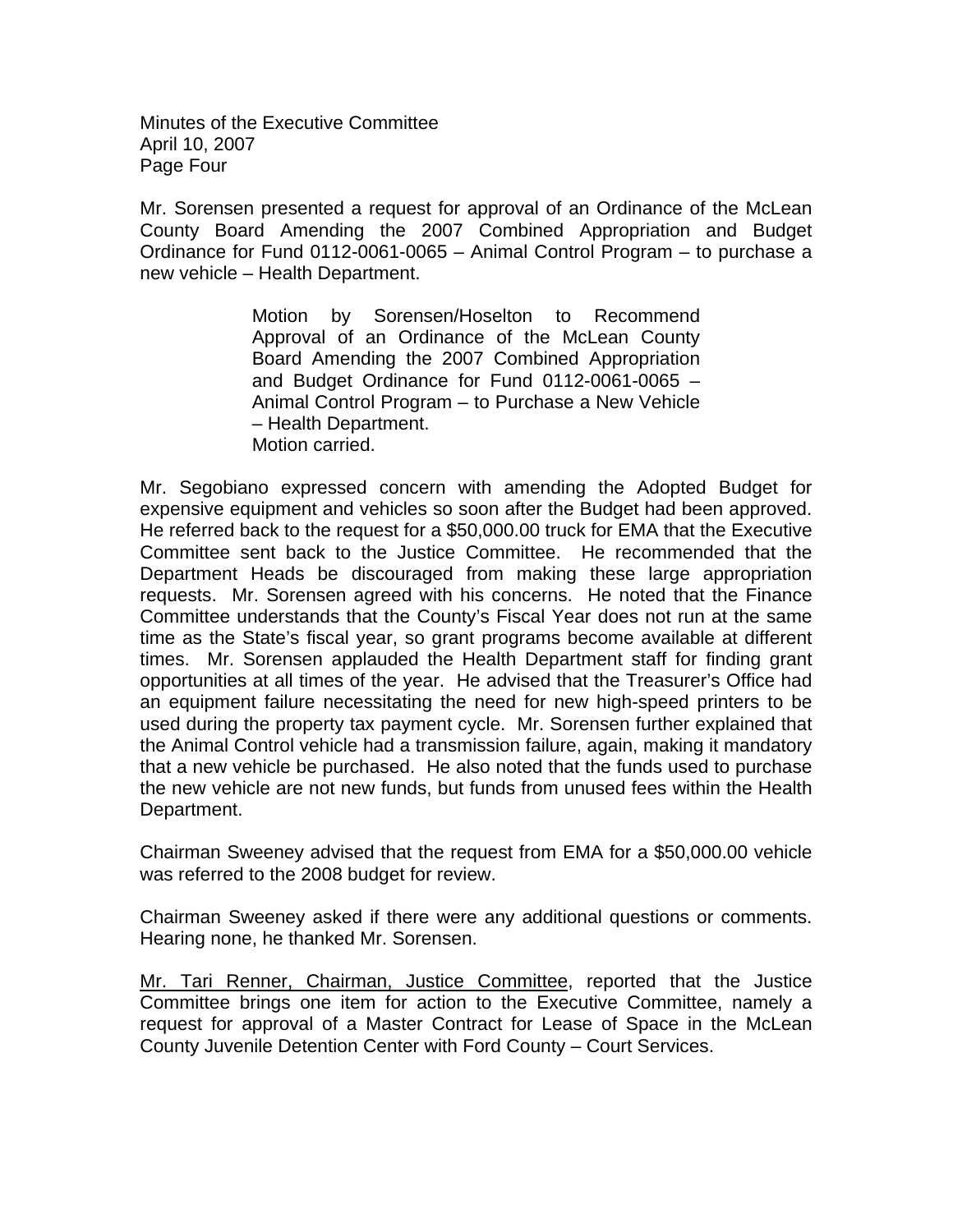Minutes of the Executive Committee April 10, 2007 Page Five

> Motion by Renner/Nuckolls to recommend approval of a Master Contract for Lease of Space in the McLean County Juvenile Detention Center with Ford County – Court Services. Motion carried.

Chairman Sweeney asked if there were any questions or comments. Hearing none, he thanked Mr. Renner.

Mr. John Zeunik, County Administrator indicated that he had nothing to present to the Committee, but he would be happy to answer any questions. There were none.

Chairman Sweeney presented the March 31, 2007 bills as recommended and transmitted by the County Auditor for payment. The Prepaid Total is \$302,283.42 and the fund total is the same.

> Motion by Bostic/Gordon to recommend approval of the Executive Committee bills for March 31, 2007 as presented to the Committee by the County Auditor. Motion carried.